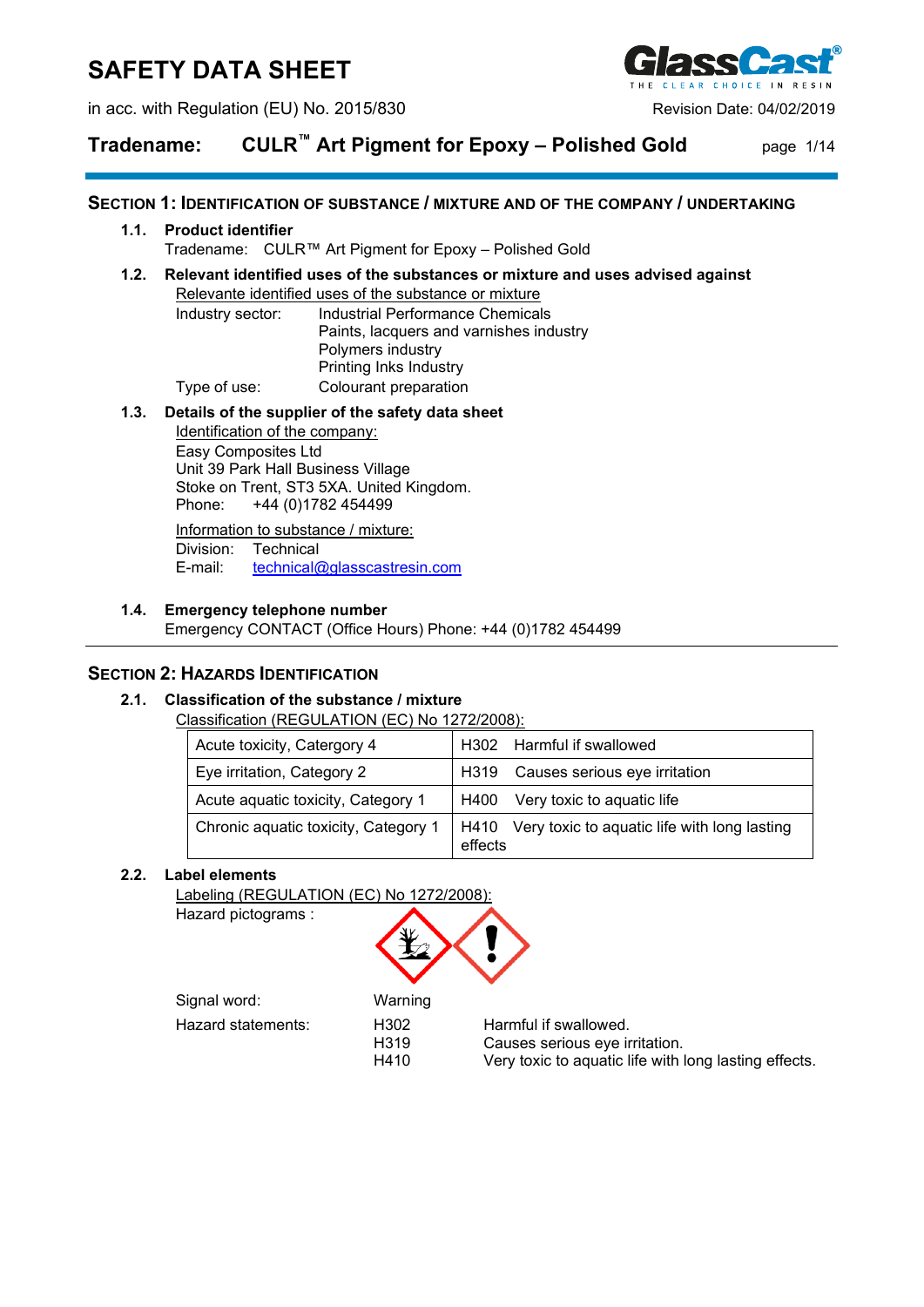# **Tradename: CULR™ Art Pigment for Epoxy – Polished Gold** page 2/14

| Precautionary statements: | <b>Prevention:</b><br>P <sub>264</sub><br>P273<br>P <sub>280</sub> | Wash skin thoroughly after handling.<br>Avoide release tot he environment.<br>Wear eye protection/ face protection. |
|---------------------------|--------------------------------------------------------------------|---------------------------------------------------------------------------------------------------------------------|
|                           | <b>Response:</b><br>$P337 + P313$                                  | If eye irritation persists: Get medical advice /<br>attention.                                                      |
|                           | P391                                                               | Collect spillage.                                                                                                   |
|                           | Disposal:<br>P <sub>501</sub>                                      | Dispose of contents / container to an approved<br>waste disposal plant.                                             |

Hazard components which must be listed on the label:

Copper

### **2.3. Other hazards**

This substance/mixture contains no components considered to be either persistent, bioaccumulative and toxic (PBT), or very persistent and very bioaccumulative (vPvB) at levels of 0.1% or higher.

### **SECTION 3: COMPOSITION / INFORMATION TO INGREDIENTS**

#### **3.1. Mixtures**

Hazardous components

| <b>Chemical Name</b>                         | CAS-No.<br>EC-No.<br><b>INDEX No.</b><br><b>Registration No.</b> | <b>Classification</b><br>(Regulation<br>(EC) Nr. 1272/2008)                           |              | Concentration<br>%     |
|----------------------------------------------|------------------------------------------------------------------|---------------------------------------------------------------------------------------|--------------|------------------------|
| copper                                       | 7440-50-8<br>231-159-6<br>01-2119480154-42                       | Acute Tox. 4;<br>Eye Irrit. $2$ ;<br>Aquatic Acute 1; H400<br>Aquatic Chronic 1; H410 | H302<br>H319 | $>$ 25 - $<$ 50        |
| Zinc powder $-$<br>zinc dust<br>(stabilized) | 7440-66-6<br>231-175-3<br>030-001-00-1<br>01-2119467174-37       | Aquatic Acute 1; H400<br>Aquatic Chronic 1; H410                                      |              | $\geq$ 2,5 - $\leq$ 10 |
| salt of<br>polyamineamide                    | Not Assigned                                                     | Skin Irrit. 2;                                                                        | H315         | $>1 - 5$ 10            |

The full text of the H-Statements mentioned in this Section, see Section 16.

### **SECTION 4: FIRST AID MEASURES**

#### **4.1. Discription of first aid measures**

General advice: Move the victim to fresh air. Move out of dangerous area. Show this safety data sheet to the doctor in attendance. If inhaled: If unconscious place in recovery position and seek medical advice. If symptoms persisit, call a physician.

In case of skin contact: Wash of immediately with soap and a plenty of water. If skin irritation persists, call a physician. If on skin, rinse well with water. If on clothes, remove clothes.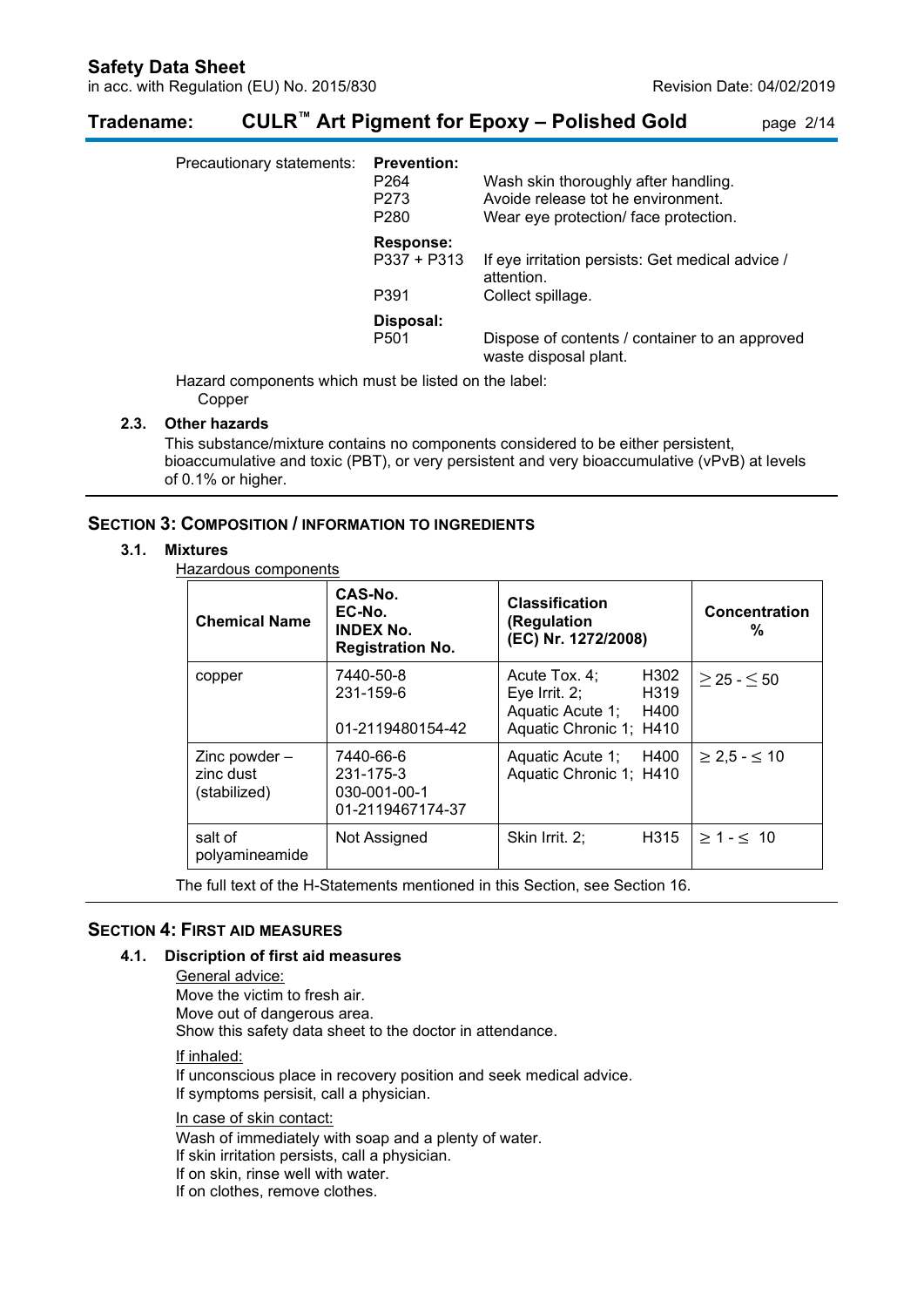### **Tradename: CULR™ Art Pigment for Epoxy – Polished Gold** page 3/14

In case of eye contact: Immediately flush eyes with water as a plenty of water. Remove contact lenses. Keep eye wide open while rinsing. If eye irritation persists, consult a specialist. If swallowed:

Keep resperatory tract clear. Do not give milk or alcoholic beverages. Never give anything by mouth to an unconscious person. If symptoms persist call a physician.

### **4.2. Most important symptoms and effects, both acute and delayed symptoms**

Risks:

Harmful if swallowed. Causes serious eye irritation.

**4.3. Indication of any immediate medical attention and special treatment needed** This information is not available.

### **SECTION 5: FIREFIGHTING MEASURES**

### **5.1. Extinguishing media:**

Suitable extinguishing media: Dry sand special powder against metal fire ABC-Powder Extinction agents, not suitable out of safety reasons: **Water** High volume water jet

### **5.2. Special hazards arising from the substance or mixture** Specific hazards during firefighting: Do not allow run-off from the fire fighting to enter drains or water courses.

### **5.3. Advice for firefighters**

Special protective equipment for firefighting: Wear self contained breathing apparatus for the fire fighting if necessary.

#### Further information:

Collect contaminated fire extinguishing water separately. This must not be discharged into drains. Fire residues and contaminated fire extinguishing water must be disposed of in accordance with local regulations. Standart procedure for chemical fires. Use extinguishing measures that are appropriate to local circumstances and the surrounding environment.

### **SECTION 6: ACCIDENTAL RELEASE MEASURES**

**6.1. Personal precautions, protective equipment and emergency procedures** Evacuate personal to save areas. Ensure adequate ventilation. Use personal protective equipment.

#### **6.2. Environment precautions** Prevent product from entering drains. Prevent further leakage or spillage if safe to do so. If the product contaminates rivers and lakes or drains inform respective authorities.

# **6.3. Methods and material for containment and cleaning up** Use mechanical handling equipment.

Pick up and transfer to properly labelled containers.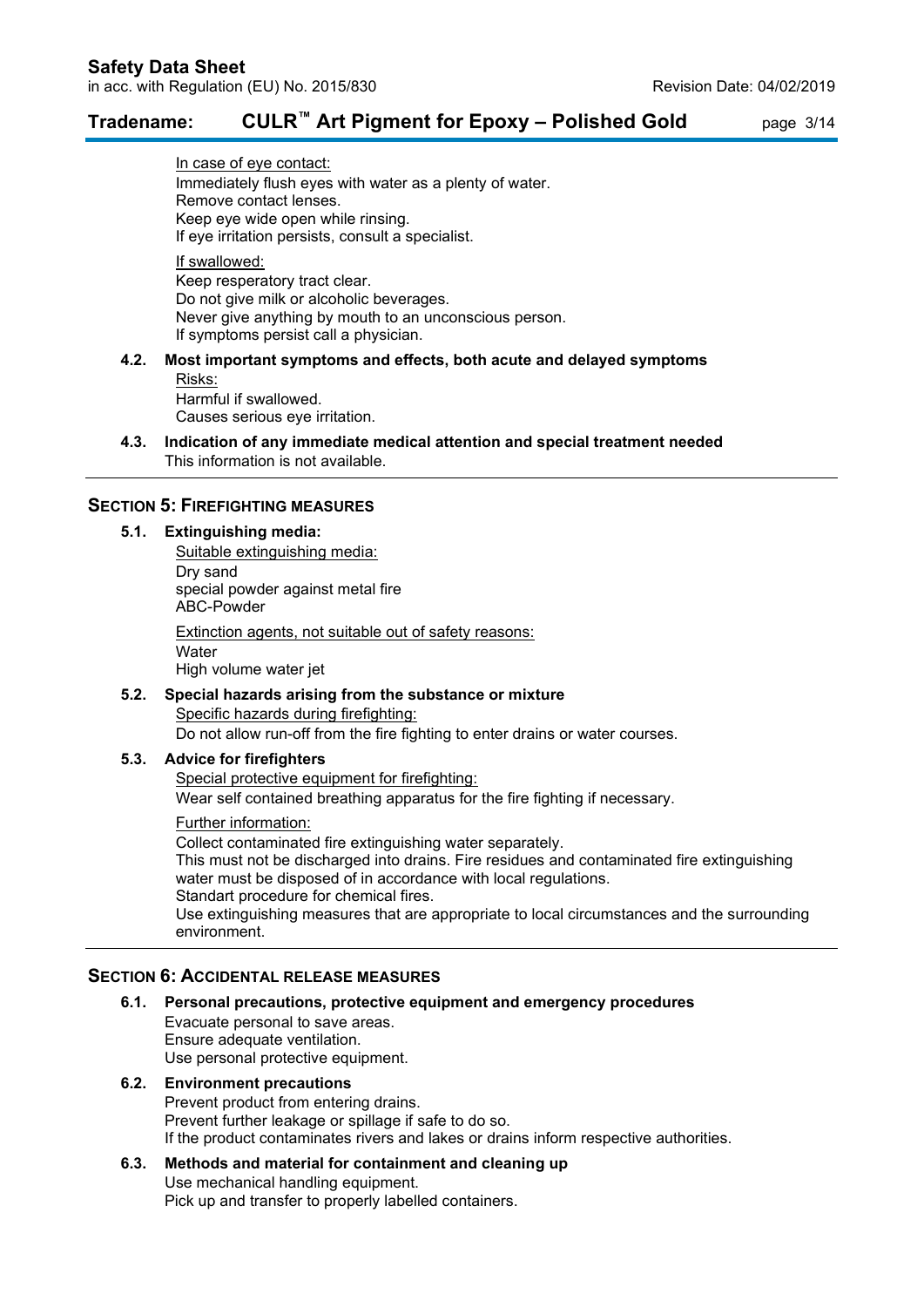### **Tradename: CULR™ Art Pigment for Epoxy – Polished Gold** page 4/14

Do not flush with water.

Contain spillage, and then collect with non-combustible absorbent material, (e.g. sand, earth, diatomaceous earth, vermiculite) and place in container for disposal according to local / national regulations (see section 13).

Soak up with inert absorbent material (e.g. sand, silica gel, acid binder, universal binder, sawdust).

Keep in suitable, closed containers for disposal.

### **6.4. Cross Reference to other sections**

Additional information: For personal protection see Section 8.

#### **SECTION 7: HANDLING AND STORAGE**

#### **7.1. Precautions for safe handling**

Advice on safe handling: Do not breath vapours/dust. Avoid contact with skin and eyes. For personal protection see Section 8. Smoking, eating, drinking should be prohibited in the application area. Dispose of rinse water in accordance with local and national regulations.

Advice on protection against fire and explosion: Normal measures for preventive fire protection. Keep away from heat an sources of ignition. No smoking.

#### Hygiene measures:

When using do not eat or drink. When using do not smoke. Wash hands before breaks and the end of workday. General industrial hygiene practice.

#### **7.2. Conditions for safe storage, including any incompatibilities**

Requirements for storage areas and containers: Keep away from sources of ignition - No smoking. Do not store near combustible materials. Keep containers tightly closed in a cool, well-ventilated place. To maintain product quality, do not store in heat or direct sunlight. Keep container tightly closed in a dry and well-ventilated place. Containers which are opened must be carefully resealed and kept upright to prevent leakage. Electrical installations / working materials must comply with the technological safety standards.

Further information on storage conditions:

Protect from humidity and water.

#### Storage stability:

Storage stability of at least 18 month.

Advice on common storage:

Keep away from oxidizing agents, strongly alkaline and strongly acid materials in order to avoid exothermic reactions.

Do not store together with oxidizing and self-igniting products.

Dampness:

Keep in a dry, cool and well-ventilated place.

Further information on storage stability:

No decomposition if stored and applied as directed.

#### **7.3. Specific end use(s)**

This information is not available.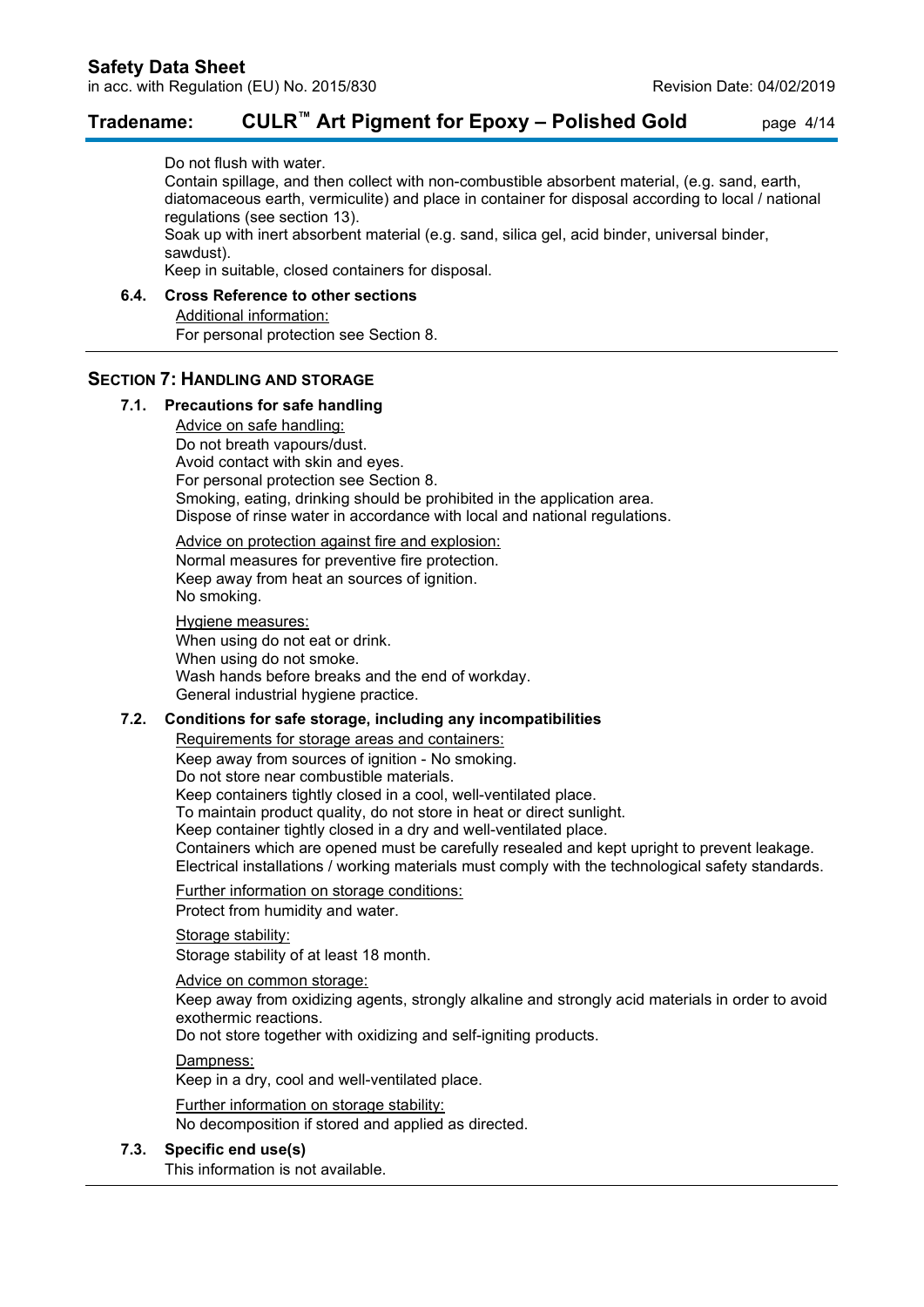# **Tradename: CULR™ Art Pigment for Epoxy – Polished Gold** page 5/14

## **SECTION 8: EXPOSURE CONTROLS / PERSONAL PROTECTION**

### **8.1. Control parameters**

**Occupational Exposure Limits** 

| <b>Components</b>                          | <b>CAS.No.:</b>                                                                                                                                                                                                                                                                                                                                                                                                                                                                                                                                                                                                                                                                                                                                                                                                                                                                                                                                                                                           | Value type<br>(Form of exposure)                                                                                                                                                                                                                                                                                                                                                                                                                                                                                                                                                                        | Control-<br>parameters           | <b>Basis</b><br>(Version Date) |  |
|--------------------------------------------|-----------------------------------------------------------------------------------------------------------------------------------------------------------------------------------------------------------------------------------------------------------------------------------------------------------------------------------------------------------------------------------------------------------------------------------------------------------------------------------------------------------------------------------------------------------------------------------------------------------------------------------------------------------------------------------------------------------------------------------------------------------------------------------------------------------------------------------------------------------------------------------------------------------------------------------------------------------------------------------------------------------|---------------------------------------------------------------------------------------------------------------------------------------------------------------------------------------------------------------------------------------------------------------------------------------------------------------------------------------------------------------------------------------------------------------------------------------------------------------------------------------------------------------------------------------------------------------------------------------------------------|----------------------------------|--------------------------------|--|
| copper                                     | 7440-50-8                                                                                                                                                                                                                                                                                                                                                                                                                                                                                                                                                                                                                                                                                                                                                                                                                                                                                                                                                                                                 | <b>TWA</b><br>(Fumes)                                                                                                                                                                                                                                                                                                                                                                                                                                                                                                                                                                                   | $0,2 \text{ mg/m}^3$<br>(Copper) | GB EH40<br>$(2011 - 12 - 01)$  |  |
|                                            |                                                                                                                                                                                                                                                                                                                                                                                                                                                                                                                                                                                                                                                                                                                                                                                                                                                                                                                                                                                                           | Einatembare<br>Fraktion                                                                                                                                                                                                                                                                                                                                                                                                                                                                                                                                                                                 |                                  |                                |  |
|                                            |                                                                                                                                                                                                                                                                                                                                                                                                                                                                                                                                                                                                                                                                                                                                                                                                                                                                                                                                                                                                           | <b>TWA</b><br>(Dusts and mists)                                                                                                                                                                                                                                                                                                                                                                                                                                                                                                                                                                         | 1 mg/m $3$<br>(Copper)           | GB EH40<br>$(2011 - 12 - 01)$  |  |
|                                            |                                                                                                                                                                                                                                                                                                                                                                                                                                                                                                                                                                                                                                                                                                                                                                                                                                                                                                                                                                                                           | <b>STEL</b><br>(Dusts and mists)                                                                                                                                                                                                                                                                                                                                                                                                                                                                                                                                                                        | 2 mg/m $3$<br>(Copper)           | GB EH40<br>$(2011 - 12 - 01)$  |  |
| zinc powder -<br>zinc dust<br>(stabilized) | 7440-66-6                                                                                                                                                                                                                                                                                                                                                                                                                                                                                                                                                                                                                                                                                                                                                                                                                                                                                                                                                                                                 | <b>TWA</b><br>(Inhalable)                                                                                                                                                                                                                                                                                                                                                                                                                                                                                                                                                                               | 10 mg/m $3$                      | GB EH40<br>$(2011 - 12 - 01)$  |  |
|                                            |                                                                                                                                                                                                                                                                                                                                                                                                                                                                                                                                                                                                                                                                                                                                                                                                                                                                                                                                                                                                           | Einatembare<br>Fraktion                                                                                                                                                                                                                                                                                                                                                                                                                                                                                                                                                                                 |                                  |                                |  |
| Further<br>information                     |                                                                                                                                                                                                                                                                                                                                                                                                                                                                                                                                                                                                                                                                                                                                                                                                                                                                                                                                                                                                           | The COSHH definition of a substance hazardous to health includes dust<br>of any kind when present at a concentration in air equal to or greater than<br>10 mg/m <sup>3</sup> 8-hour TWA of inhalable dust or 4 mg/m <sup>3</sup> 8-hour TWA of<br>respirable dust. This means that any dust will be subject to COSHH if<br>people are exposed above these levels. Some dusts have been assigned<br>specific WELs and exposure to these must comply with the appropriate<br>limit. Where no specific short-term exposure limit is listed, a figure three<br>times the long-term exposure should be used. |                                  |                                |  |
|                                            |                                                                                                                                                                                                                                                                                                                                                                                                                                                                                                                                                                                                                                                                                                                                                                                                                                                                                                                                                                                                           | <b>TWA</b><br>(Respirable)                                                                                                                                                                                                                                                                                                                                                                                                                                                                                                                                                                              | 4 mg/m $3$                       | GB EH40<br>$(2011 - 12 - 01)$  |  |
| Further<br>information                     | The COSHH definition of a substance hazardous to health includes dust<br>of any kind when present at a concentration in air equal to or greater than<br>10 mg/m <sup>3</sup> 8-hour TWA of inhalable dust or 4 mg/m <sup>3</sup> 8-hour TWA of<br>respirable dust. This means that any dust will be subject to COSHH if<br>people are exposed above these levels. Some dusts have been assigned<br>specific WELs and exposure to these must comply with the appropriate<br>limit. Where no specific short-term exposure limit is listed, a figure three<br>times the long-term exposure should be used.                                                                                                                                                                                                                                                                                                                                                                                                   |                                                                                                                                                                                                                                                                                                                                                                                                                                                                                                                                                                                                         |                                  |                                |  |
| silicon dioxide                            | 7631-86-9                                                                                                                                                                                                                                                                                                                                                                                                                                                                                                                                                                                                                                                                                                                                                                                                                                                                                                                                                                                                 | TWA (Inhalable)                                                                                                                                                                                                                                                                                                                                                                                                                                                                                                                                                                                         | 6 mg/m $3$                       | GB EH40<br>$(2007 - 08 - 01)$  |  |
| Further<br>information                     | For the purposes of these limits, respirable dust and inhalable dust are<br>those fractions of airborne dust which will be collected when sampling is<br>undertaken in accordance with the methods described in MDHS14/3<br>General methods for sampling and gravimetric analysis of respirable and<br>inhalable dust, The COSHH definition of a substance hazardous to health<br>includes dust of any kind when present at a concentration in air equal to<br>or greater than 10 mg/m <sup>3</sup> 8-hour TWA of inhalable dust or 4 mg/m <sup>3</sup><br>8-hour TWA of respirable dust. This means that any dust will be subject<br>to COSHH if people are exposed above these levels. Some dusts have<br>been assigned specific WELs and exposure to these must comply with<br>the appropriate limit. Most industrial dusts contain particles of a wide<br>range of sizes. The behaviour, deposition and fate of any particular<br>particle after entry into the human respiratory system and the body |                                                                                                                                                                                                                                                                                                                                                                                                                                                                                                                                                                                                         |                                  |                                |  |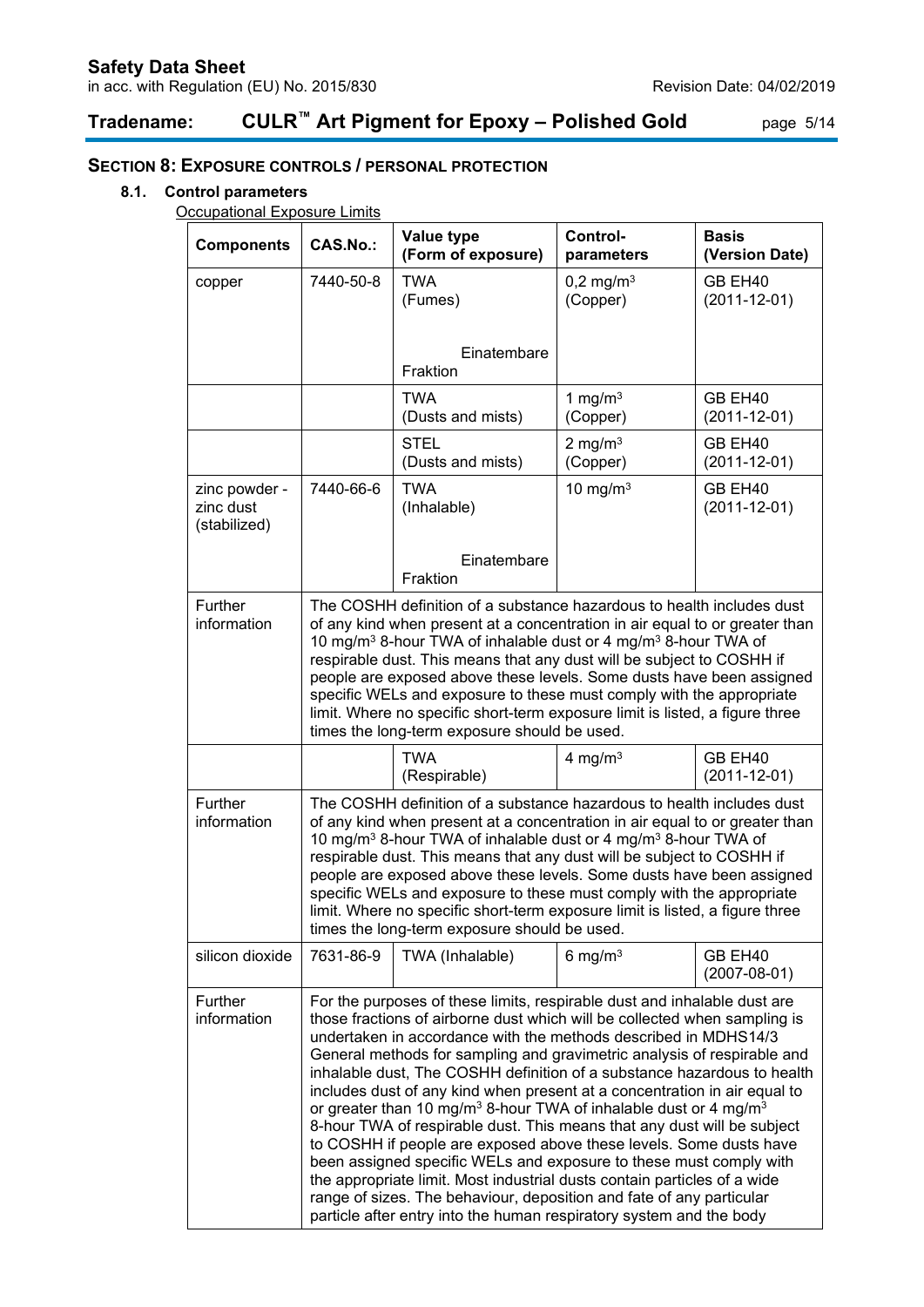**Safety Data Sheet**

in acc. with Regulation (EU) No. 2015/830 **Revision Date: 04/02/2019** Revision Date: 04/02/2019

| Tradename:                                                                                                                                                                                                                                                                                                                                                                                                                                                                                                                                                                                                                                                                                                                                                                                                                                                                                                                                                                                                                                                                                                                                                                                                                                                                                                                                                                                                                                                                                                         |                        |                                                                                                                                                                                                                                                                                                                                                                                                                                                                                                                                                                                                                                                                                                                                                                                                                                                                                                                                                                                                                                                                                                                                                                                                                                                                                                                                                                                                                                                                                                                                                                                                                                                                                                                                                                                                | CULR <sup>™</sup> Art Pigment for Epoxy – Polished Gold                                                                                                                                                                                                                                                                                                                                                                                                                                                                                                                                                                                                                                                                                                                                                           |                          | page 6/14                     |
|--------------------------------------------------------------------------------------------------------------------------------------------------------------------------------------------------------------------------------------------------------------------------------------------------------------------------------------------------------------------------------------------------------------------------------------------------------------------------------------------------------------------------------------------------------------------------------------------------------------------------------------------------------------------------------------------------------------------------------------------------------------------------------------------------------------------------------------------------------------------------------------------------------------------------------------------------------------------------------------------------------------------------------------------------------------------------------------------------------------------------------------------------------------------------------------------------------------------------------------------------------------------------------------------------------------------------------------------------------------------------------------------------------------------------------------------------------------------------------------------------------------------|------------------------|------------------------------------------------------------------------------------------------------------------------------------------------------------------------------------------------------------------------------------------------------------------------------------------------------------------------------------------------------------------------------------------------------------------------------------------------------------------------------------------------------------------------------------------------------------------------------------------------------------------------------------------------------------------------------------------------------------------------------------------------------------------------------------------------------------------------------------------------------------------------------------------------------------------------------------------------------------------------------------------------------------------------------------------------------------------------------------------------------------------------------------------------------------------------------------------------------------------------------------------------------------------------------------------------------------------------------------------------------------------------------------------------------------------------------------------------------------------------------------------------------------------------------------------------------------------------------------------------------------------------------------------------------------------------------------------------------------------------------------------------------------------------------------------------|-------------------------------------------------------------------------------------------------------------------------------------------------------------------------------------------------------------------------------------------------------------------------------------------------------------------------------------------------------------------------------------------------------------------------------------------------------------------------------------------------------------------------------------------------------------------------------------------------------------------------------------------------------------------------------------------------------------------------------------------------------------------------------------------------------------------|--------------------------|-------------------------------|
|                                                                                                                                                                                                                                                                                                                                                                                                                                                                                                                                                                                                                                                                                                                                                                                                                                                                                                                                                                                                                                                                                                                                                                                                                                                                                                                                                                                                                                                                                                                    |                        |                                                                                                                                                                                                                                                                                                                                                                                                                                                                                                                                                                                                                                                                                                                                                                                                                                                                                                                                                                                                                                                                                                                                                                                                                                                                                                                                                                                                                                                                                                                                                                                                                                                                                                                                                                                                | response that it elicits, depend on the nature and size of the particle.<br>HSE distinguishes two size fractions for limit-setting purposes termed<br>'inhalable' and 'respirable'., Inhalable dust approximates to the fraction of<br>airborne material that enters the nose and mouth during breathing and is<br>therefore available for deposition in the respiratory tract. Respirable dust<br>approximates to the fraction that penetrates to the gas exchange region<br>of the lung. Fuller definitions and explanatory material are given in<br>MDHS14/3., Where dusts contain components that have their own<br>assigned WEL, all the relevant limits should be complied with., Where no<br>specific short-term exposure limit is listed, a figure three times the long-<br>term exposure should be used. |                          |                               |
|                                                                                                                                                                                                                                                                                                                                                                                                                                                                                                                                                                                                                                                                                                                                                                                                                                                                                                                                                                                                                                                                                                                                                                                                                                                                                                                                                                                                                                                                                                                    |                        |                                                                                                                                                                                                                                                                                                                                                                                                                                                                                                                                                                                                                                                                                                                                                                                                                                                                                                                                                                                                                                                                                                                                                                                                                                                                                                                                                                                                                                                                                                                                                                                                                                                                                                                                                                                                | <b>TWA</b><br>(Respirable)                                                                                                                                                                                                                                                                                                                                                                                                                                                                                                                                                                                                                                                                                                                                                                                        | 2,4 mg/m <sup>3</sup>    | GB EH40<br>$(2007 - 08 - 01)$ |
|                                                                                                                                                                                                                                                                                                                                                                                                                                                                                                                                                                                                                                                                                                                                                                                                                                                                                                                                                                                                                                                                                                                                                                                                                                                                                                                                                                                                                                                                                                                    | Further<br>information | For the purposes of these limits, respirable dust and inhalable dust are<br>those fractions of airborne dust which will be collected when sampling is<br>undertaken in accordance with the methods described in MDHS14/3<br>General methods for sampling and gravimetric analysis of respirable and<br>inhalable dust, The COSHH definition of a substance hazardous to health<br>includes dust of any kind when present at a concentration in air equal to<br>or greater than 10 mg/m <sup>3</sup> 8-hour TWA of inhalable dust or 4 mg/m <sup>3</sup><br>8-hour TWA of respirable dust. This means that any dust will be subject<br>to COSHH if people are exposed above these levels. Some dusts have<br>been assigned specific WELs and exposure to these must comply with<br>the appropriate limit., Most industrial dusts contain particles of a wide<br>range of sizes. The behaviour, deposition and fate of any particular<br>particle after entry into the human respiratory system and the body<br>response that it elicits, depend on the nature and size of the particle.<br>HSE distinguishes two size fractions for limit-setting purposes termed<br>'inhalable' and 'respirable'., Inhalable dust approximates to the fraction of<br>airborne material that enters the nose and mouth during breathing and is<br>therefore available for deposition in the respiratory tract. Respirable dust<br>approximates to the fraction that penetrates to the gas exchange region<br>of the lung. Fuller definitions and explanatory material are given in<br>MDHS14/3., Where dusts contain components that have their own<br>assigned WEL, all the relevant limits should be complied with., Where no<br>specific short-term exposure limit is listed, a figure three times the long- |                                                                                                                                                                                                                                                                                                                                                                                                                                                                                                                                                                                                                                                                                                                                                                                                                   |                          |                               |
|                                                                                                                                                                                                                                                                                                                                                                                                                                                                                                                                                                                                                                                                                                                                                                                                                                                                                                                                                                                                                                                                                                                                                                                                                                                                                                                                                                                                                                                                                                                    |                        |                                                                                                                                                                                                                                                                                                                                                                                                                                                                                                                                                                                                                                                                                                                                                                                                                                                                                                                                                                                                                                                                                                                                                                                                                                                                                                                                                                                                                                                                                                                                                                                                                                                                                                                                                                                                | <b>TWA</b><br>(inhalable dust)                                                                                                                                                                                                                                                                                                                                                                                                                                                                                                                                                                                                                                                                                                                                                                                    | 6,0 mg/m $3$<br>(Silica) | GB EH40<br>$(2011 - 12 - 01)$ |
| For the purposes of these limits, respirable dust and inhalable dust are<br>Further<br>those fractions of airborne dust which will be collected when sampling is<br>information<br>undertaken in accordance with the methods described in MDHS14/3<br>General methods for sampling and gravimetric analysis of respirable and<br>inhalable dust, The COSHH definition of a substance hazardous to health<br>includes dust of any kind when present at a concentration in air equal to<br>or greater than 10 mg/m <sup>3</sup> 8-hour TWA of inhalable dust or 4 mg/m <sup>3</sup><br>8-hour TWA of respirable dust. This means that any dust will be subject<br>to COSHH if people are exposed above these levels. Some dusts have<br>been assigned specific WELs and exposure to these must comply with<br>the appropriate limit., Most industrial dusts contain particles of a wide<br>range of sizes. The behaviour, deposition and fate of any particular<br>particle after entry into the human respiratory system and the body<br>response that it elicits, depend on the nature and size of the particle.<br>HSE distinguishes two size fractions for limit-setting purposes termed<br>'inhalable' and 'respirable'., Inhalable dust approximates to the fraction of<br>airborne material that enters the nose and mouth during breathing and is<br>therefore available for deposition in the respiratory tract. Respirable dust<br>approximates to the fraction that penetrates to the gas exchange region |                        |                                                                                                                                                                                                                                                                                                                                                                                                                                                                                                                                                                                                                                                                                                                                                                                                                                                                                                                                                                                                                                                                                                                                                                                                                                                                                                                                                                                                                                                                                                                                                                                                                                                                                                                                                                                                |                                                                                                                                                                                                                                                                                                                                                                                                                                                                                                                                                                                                                                                                                                                                                                                                                   |                          |                               |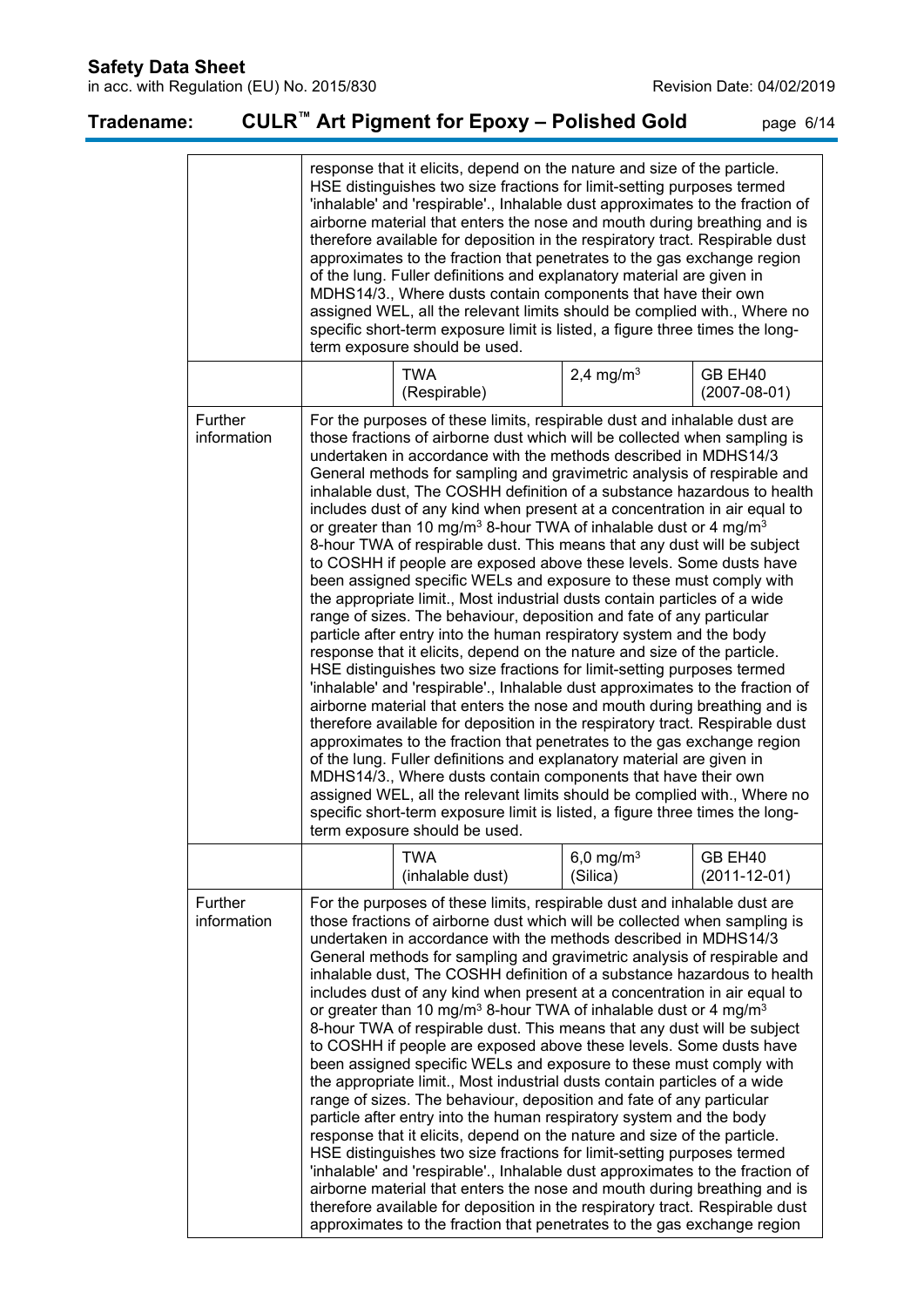in acc. with Regulation (EU) No. 2015/830 **Revision Date: 04/02/2019** Revision Date: 04/02/2019

# **Tradename: CULR™ Art Pigment for Epoxy – Polished Gold** page 7/14

|                               | of the lung. Fuller definitions and explanatory material are given in<br>MDHS14/3., Where dusts contain components that have their own<br>assigned WEL, all the relevant limits should be complied with., Where no<br>specific short-term exposure limit is listed, a figure three times the long-<br>term exposure should be used.                                                                                                                                                                                                                                                                                                                                                                                                                                                                                                                                                                                                                                                                                                                                                                                                                                                                                                                                                                                                                                                                                                                                                                                                                                                                                                                                                                                                                                                                                             |                          |                       |                               |  |
|-------------------------------|---------------------------------------------------------------------------------------------------------------------------------------------------------------------------------------------------------------------------------------------------------------------------------------------------------------------------------------------------------------------------------------------------------------------------------------------------------------------------------------------------------------------------------------------------------------------------------------------------------------------------------------------------------------------------------------------------------------------------------------------------------------------------------------------------------------------------------------------------------------------------------------------------------------------------------------------------------------------------------------------------------------------------------------------------------------------------------------------------------------------------------------------------------------------------------------------------------------------------------------------------------------------------------------------------------------------------------------------------------------------------------------------------------------------------------------------------------------------------------------------------------------------------------------------------------------------------------------------------------------------------------------------------------------------------------------------------------------------------------------------------------------------------------------------------------------------------------|--------------------------|-----------------------|-------------------------------|--|
|                               |                                                                                                                                                                                                                                                                                                                                                                                                                                                                                                                                                                                                                                                                                                                                                                                                                                                                                                                                                                                                                                                                                                                                                                                                                                                                                                                                                                                                                                                                                                                                                                                                                                                                                                                                                                                                                                 | TWA<br>(Respirable dust) | 2,4 mg/m <sup>3</sup> | GB EH40<br>$(2011 - 12 - 01)$ |  |
| <b>Further</b><br>information | For the purposes of these limits, respirable dust and inhalable dust are<br>those fractions of airborne dust which will be collected when sampling is<br>undertaken in accordance with the methods described in MDHS14/3<br>General methods for sampling and gravimetric analysis of respirable and<br>inhalable dust, The COSHH definition of a substance hazardous to health<br>includes dust of any kind when present at a concentration in air equal to<br>or greater than 10 mg/m <sup>3</sup> 8-hour TWA of inhalable dust or 4 mg/m <sup>3</sup><br>8-hour TWA of respirable dust. This means that any dust will be subject<br>to COSHH if people are exposed above these levels. Some dusts have<br>been assigned specific WELs and exposure to these must comply with<br>the appropriate limit., Most industrial dusts contain particles of a wide<br>range of sizes. The behaviour, deposition and fate of any particular<br>particle after entry into the human respiratory system and the body<br>response that it elicits, depend on the nature and size of the particle.<br>HSE distinguishes two size fractions for limit-setting purposes termed<br>'inhalable' and 'respirable'., Inhalable dust approximates to the fraction of<br>airborne material that enters the nose and mouth during breathing and is<br>therefore available for deposition in the respiratory tract. Respirable dust<br>approximates to the fraction that penetrates to the gas exchange region<br>of the lung. Fuller definitions and explanatory material are given in<br>MDHS14/3., Where dusts contain components that have their own<br>assigned WEL, all the relevant limits should be complied with., Where no<br>specific short-term exposure limit is listed, a figure three times the long-<br>term exposure should be used. |                          |                       |                               |  |

### DNEL / DMEL Values:

| <b>Substance</b><br>name                   | <b>End Use</b> | <b>Exposure routes</b> | <b>Potential</b><br>health effects | Value        |
|--------------------------------------------|----------------|------------------------|------------------------------------|--------------|
| copper                                     | <b>Workers</b> | Skin contact           | short term $-$<br>systemic effects | $273$ mg/kg  |
|                                            | <b>Workers</b> | Inhalation             | short term $-$<br>systemic effects | 20 mg/m $3$  |
|                                            | <b>Workers</b> | Skin contact           | long term $-$<br>systemic effects  | 137 $mg/kg$  |
|                                            | Consumers      | Skin contact           | short term $-$<br>systemic effects | $273$ mg/kg  |
|                                            | Consumers      | Inhalation             | short term $-$<br>systemic effects | 20 mg/m $3$  |
| zinc powder<br>- zinc dust<br>(stabilized) | <b>Workers</b> | Inhalation             | long term $-$<br>systemic effects  | 5 mg/m $3$   |
|                                            | <b>Workers</b> | Skin contact           | long term $-$<br>systemic effects  | 83 mg/kg     |
|                                            | Consumers      | Ingestion              | long term $-$<br>systemic effects  | $0,83$ mg/kg |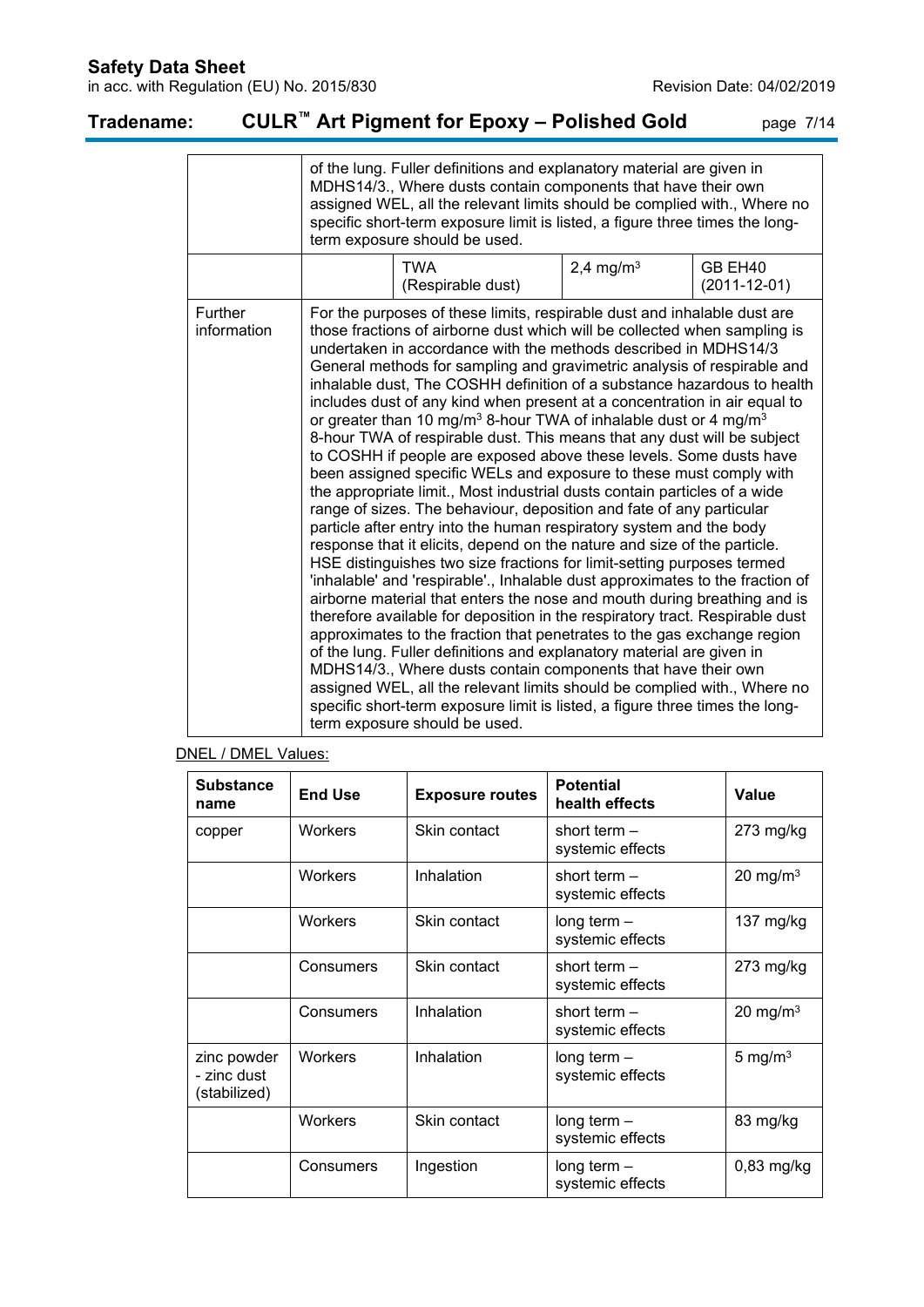### **Safety Data Sheet**

in acc. with Regulation (EU) No. 2015/830 **Revision Date: 04/02/2019** Revision Date: 04/02/2019

# **Tradename: CULR™ Art Pigment for Epoxy – Polished Gold** page 8/14

| Consumers | Skin contact | long term $-$<br>systemic effects | 83 mg/kg              |
|-----------|--------------|-----------------------------------|-----------------------|
| Consumers | Inhalation   | long term $-$<br>systemic effects | 2,5 mg/m <sup>3</sup> |

### PNEC-Values:

| Substance name                          | <b>Environmental</b><br>Compartment | Value         |             |
|-----------------------------------------|-------------------------------------|---------------|-------------|
| copper                                  | Soil                                |               | 65,5 mg/kg  |
|                                         | Fresh water                         | 0,0078 mg/l   |             |
|                                         | Fresh water sediment                |               | 87 mg/kg    |
|                                         | Marine water                        | 0,0052 mg/l   |             |
|                                         | Marine sediment                     |               | 676 mg/kg   |
|                                         | <b>STP</b>                          | 0,230 mg/l    |             |
| zinc powder - zinc dust<br>(stabilized) | Fresh water                         | $0,0206$ mg/l |             |
|                                         | Fresh water sediment                |               | 117,8 mg/kg |
|                                         | Marine water                        | 0,0061        | mg/l        |
|                                         | Soil                                |               | 35,6 mg/kg  |
|                                         | Marine sediment                     |               | 56,5 mg/kg  |

### **8.2. Personal protective equipment**

Eye protection:

Safety glasses

Wear face-shield and protective suit for abnormal processing problems.

Hand protection

| nanu protection |                                                                                                                                                                                                                                                                                                                                                                                                                                                                                                                                                                                                                                                                                                                                                                                                                     |
|-----------------|---------------------------------------------------------------------------------------------------------------------------------------------------------------------------------------------------------------------------------------------------------------------------------------------------------------------------------------------------------------------------------------------------------------------------------------------------------------------------------------------------------------------------------------------------------------------------------------------------------------------------------------------------------------------------------------------------------------------------------------------------------------------------------------------------------------------|
| Material:       | Solvent-resistant gloves (butyl-rubber)                                                                                                                                                                                                                                                                                                                                                                                                                                                                                                                                                                                                                                                                                                                                                                             |
| Remarks:        | Take note of the information given by the producer concerning<br>permeability and break through times, and of special workplace<br>conditions (mechanical strain, duration of contact).<br>The exact break through time can be obtained from the protective<br>glove producer and this has to be observed.<br>Please observe the instructions regarding permeability and<br>breakthrough time which are provided by the supplier of the gloves.<br>Also take into consideration the specific local conditions under which<br>the product is used, such as the danger of cuts, abrasion, and the<br>contact time.<br>Recommended preventive skin protection.<br>Skin should be washed after contact.<br>The suitability for a specific workplace should be discussed with the<br>producers of the protective gloves. |

### Skin and body protection:

Choose body protection according to the amount and concentration of the dangerous substance at the work place.

### Respiratory protection:

Use suitable breathing protection if workplace concentration requires. Respirator with a vapour filter (EN 141)

### **8.3 Environmental exposure controls**

Water:

The product should not be allowed to enter drains, water courses or the soil.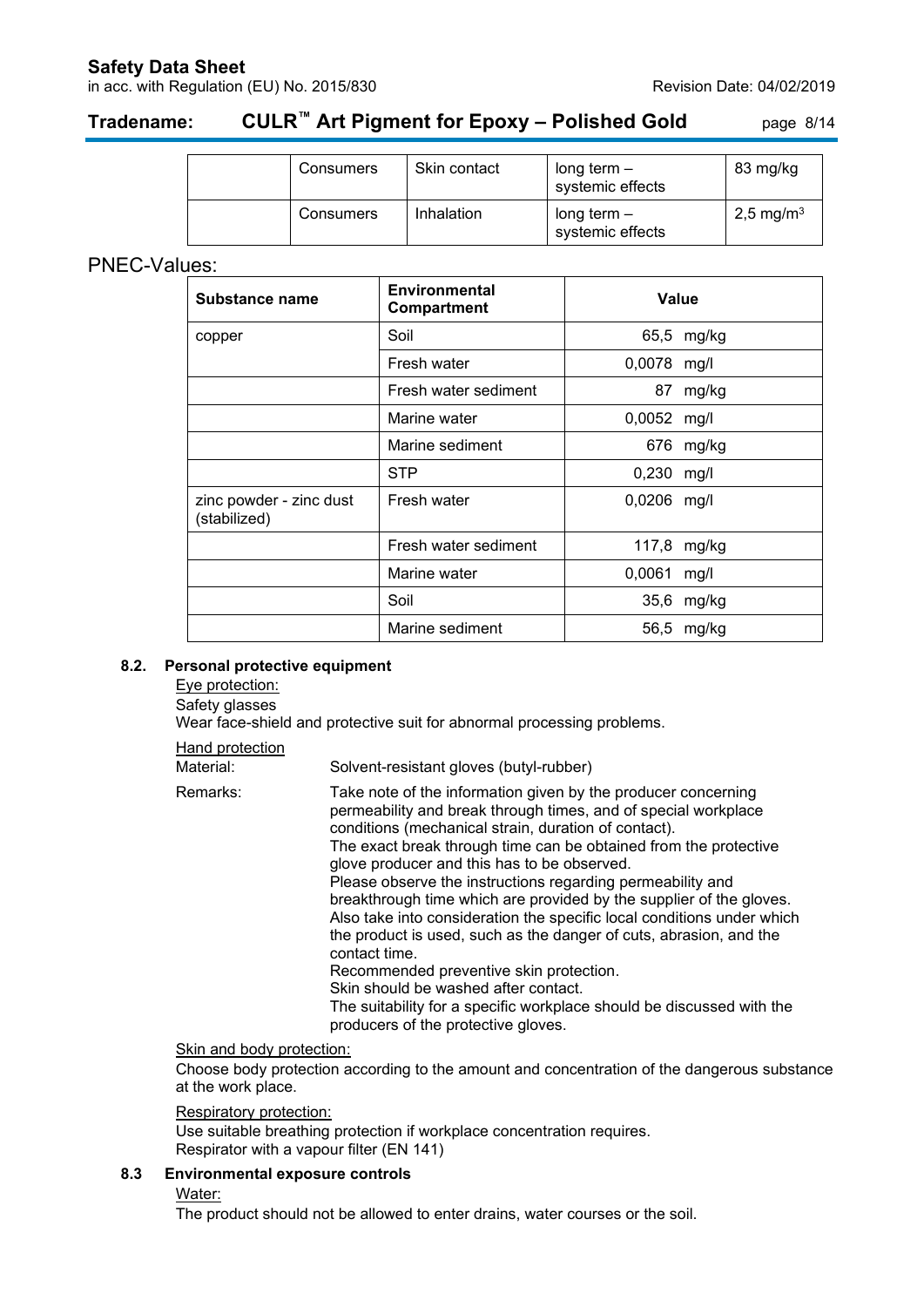## **Tradename: CULR™ Art Pigment for Epoxy – Polished Gold** page 9/14

### Section 9: Physical and chemical properties

| 9.1. | <b>Appearance</b> |
|------|-------------------|
|------|-------------------|

| Physical state:               | liquid               |
|-------------------------------|----------------------|
| Colour:                       | Gold                 |
| Odour:                        | characteristic       |
| <b>Odour Threshold:</b>       | No data available    |
| pH:                           | No data available    |
| Freezing point:               | No data available    |
| Boiling point/boiling range:  | $>$ 100 $^{\circ}$ C |
| Flash point:                  | >100 °C              |
| Evaporation rate:             | No data available    |
| Flammability (solid, gas):    | No data available    |
| Self-ignition:                | No data available    |
| Auto-ignition temperature:    | No data available    |
| Smoldering temperature:       | No data available    |
| Decomposition temperature:    | No data available    |
| Explosive properties:         | No data available    |
| Oxidizing properties:         | No data available    |
| Upper explosion limit /       |                      |
| Upper flammability limit:     | No data available    |
| Lower explosion limit /       |                      |
| Lower flammability limit:     | No data available    |
| Relative vapour density:      | No data available    |
| Relative density:             | No data available    |
| Density:                      | No data available    |
| Bulk density:                 | No data available    |
| Solubility(ies)               |                      |
| Water solubility:             | insoluble            |
| Solubility in other solvents: | No data available    |
| Partition coefficient:        |                      |
| n-octanol/water:              | No data available    |
| Decomposition temperature:    | No data available    |
| Viscosity, dynamic:           | No data available    |
| Viscosity, kinematic:         | No data available    |
| Flow time:                    | No data available    |
| <b>Other information</b>      |                      |
| No data available             |                      |

### **SECTION 10: STABILITY AND REACTIVITY**

### **10.1. Reactivity**

**9.2.** 

No decomposition if stored and applied as directed.

### **10.2. Chemical Stability**

No decomposition if stored and applied as directed.

#### **10.3. Possibility of hazardous reactions** Hazardous reactions: No decomposition if stored and applied as directed. Stable under recommended storage conditions.

#### **10.4. Conditions to avoid**

No data available.

Do not allow evapouration to dryness.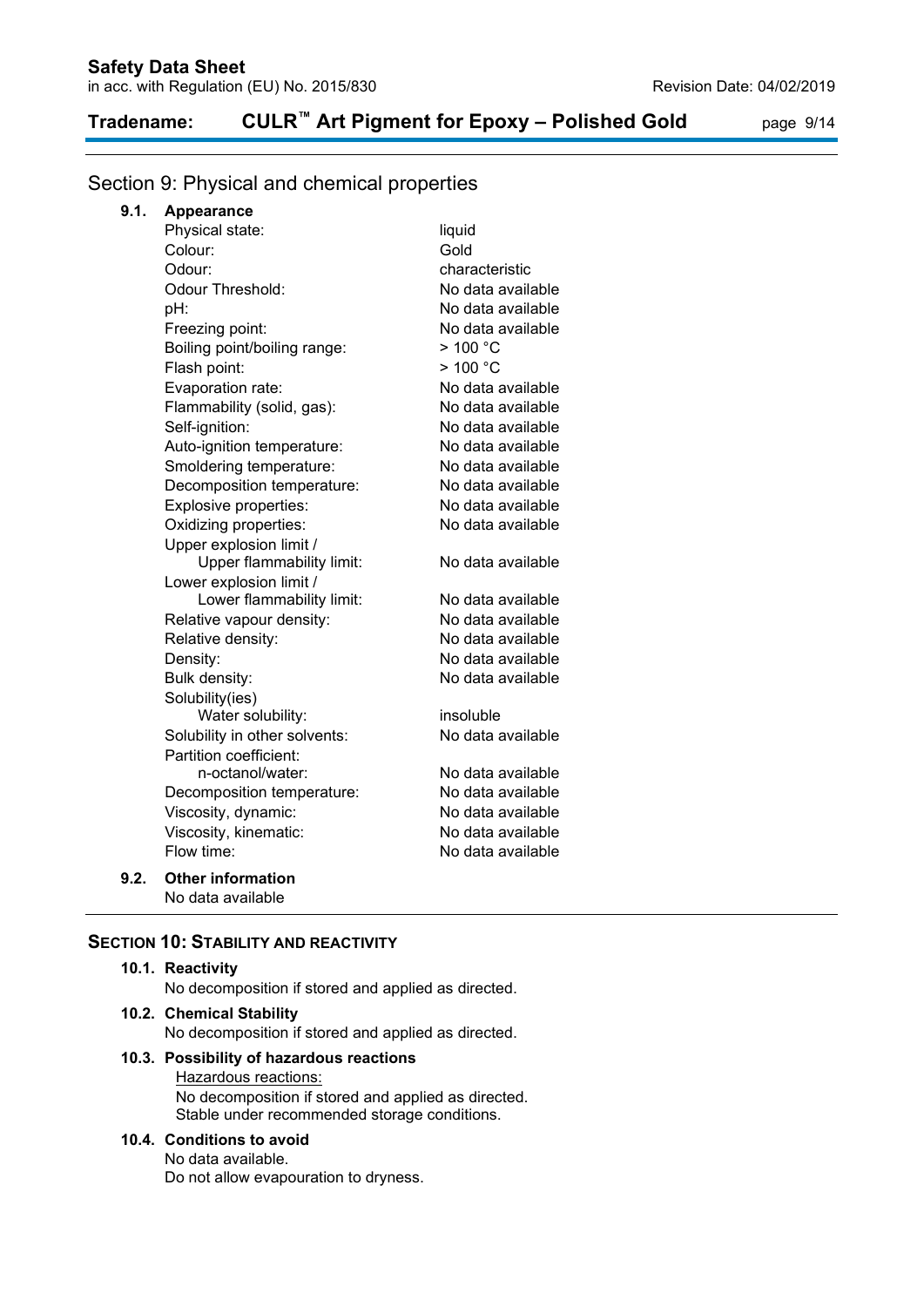### **Tradename: CULR™ Art Pigment for Epoxy – Polished Gold** page 10/14

### **10.5. Incompatible Materials**

No data available.

#### **10.6. Hazardous decomposition products**

Carbon monoxide, carbon dioxide, and unburned hydrocarbons (smoke).

### **SECTION 11: TOXICOLOGIC INFORMATION**

### **11.1. Acute Toxicity** Informations related to the product: Acute oral toxicity: Acute toxicity estimate: 1,158 mg/kg Method: Calculation method Skin irritation: May cause skin irritation and/or dermatitis. Serious eye damage/ eye irritation: Causes serious eye irritation. Respiratory or skin sensitization: no data available Carcinogenicity: no data available Toxicity to reproduction/fertility no data available Reprod.Tox./Development/ Teratog. The contract of the contract of the contract of the models available STOT – single exposure entity in the data available<br>STOT – repeated exposure on data available STOT – repeated exposure Aspiration toxicity example a no data available Informations related to the component copper: Acute oral toxicity: Assessment: The component/mixture is moderately toxic after single ingestion. Skin irritation: May cause skin irritation in susceptible persons. Serious eye damage/ eye irritation: Eye irritation Informations related to the component zinc powder - zinc dust (stabilized): Acute oral toxicity: (Rat): > 2,000 mg/kg Acute inhalation toxicity: LC50 (Rat): 5.41 mg/l Exposure time: 4 h Test atmosphere: dust/mist **11.2. Additional toxicologic information** Informations related to the product: No data available Informations related to the component copper: No data available Informations related to the component zinc powder - zinc dust (stabilized): No data available

### **SECTION 12: ECOLOGICAL INFORMATION**

### **12.1. Toxicity:**

| Informations related to the component copper:                               |                                                       |
|-----------------------------------------------------------------------------|-------------------------------------------------------|
| M-Factor:                                                                   | 10                                                    |
| Ecotoxicology Assessment:                                                   | Acute aquatic toxicity:                               |
|                                                                             | Very toxic to aquatic life.                           |
|                                                                             | Chronic aquatic toxicity:                             |
|                                                                             | Very toxic to aquatic life with long lasting effects. |
| Informations related to the component zinc powder - zinc dust (stabilized): |                                                       |
| Ecotoxicology Assessment:                                                   | Acute aquatic toxicity:                               |
|                                                                             | Very toxic to aquatic life.                           |
|                                                                             | Chronic aquatic toxicity:                             |
|                                                                             | Very toxic to aquatic life with long lasting effects. |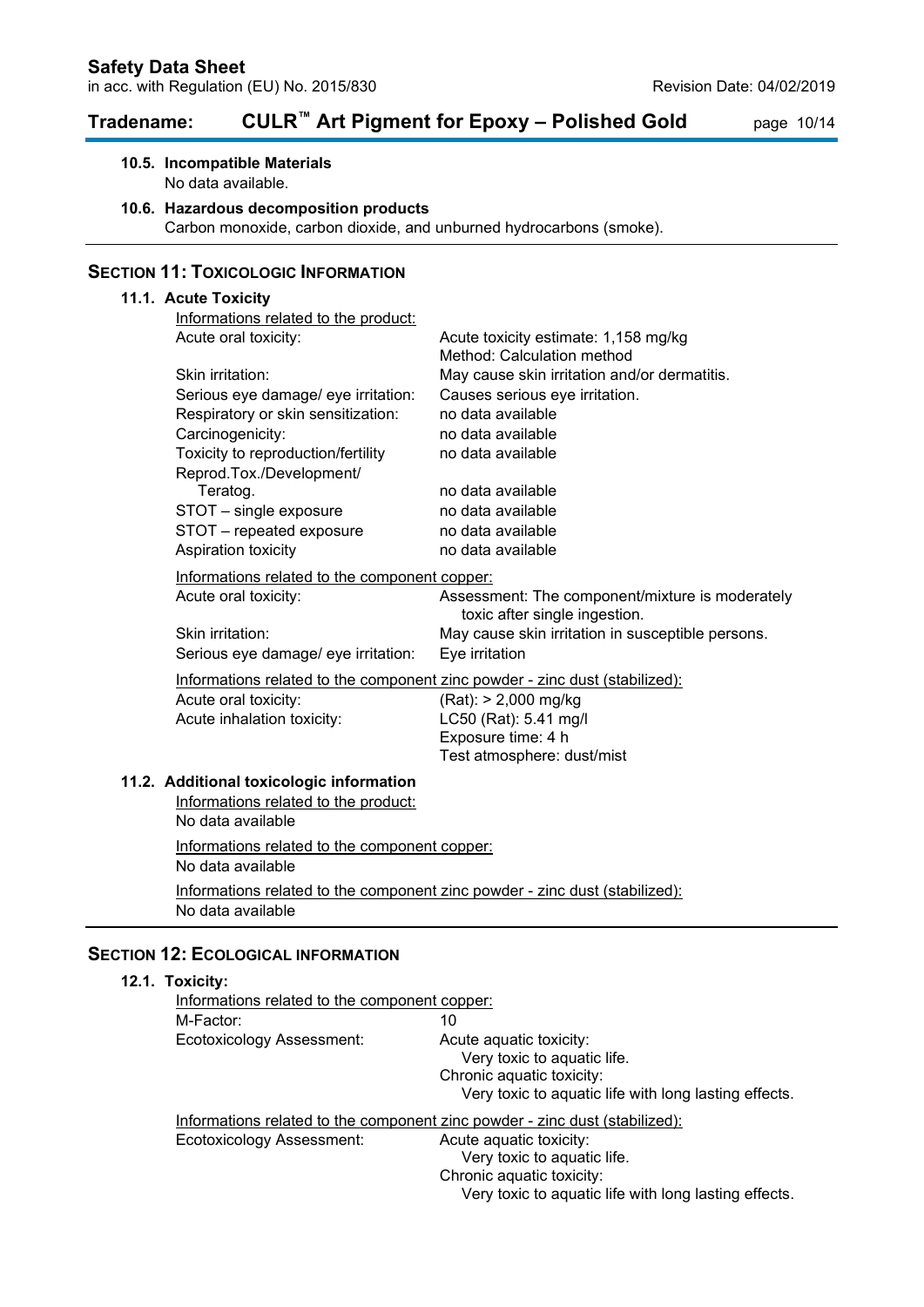## **Tradename: CULR™ Art Pigment for Epoxy – Polished Gold** page 11/14

| 12.2. Persistence and degradability<br>No data available                                                                                                                                                                                             |                                                                                                                                                                |
|------------------------------------------------------------------------------------------------------------------------------------------------------------------------------------------------------------------------------------------------------|----------------------------------------------------------------------------------------------------------------------------------------------------------------|
| 12.3. Bioaccumulative potential<br>No data available                                                                                                                                                                                                 |                                                                                                                                                                |
| 12.4. Mobility in soil<br>No data available                                                                                                                                                                                                          |                                                                                                                                                                |
| 12.5. Results of PBT and vPvB assessment<br>This substance/mixture contains no components considered to be either persistent,<br>bioaccumulative and toxic (PBT), or very persistent and very bioaccumulative (vPvB)<br>at levels of 0.1% or higher. |                                                                                                                                                                |
| 12.6. Other corruptive effects                                                                                                                                                                                                                       |                                                                                                                                                                |
| Product:                                                                                                                                                                                                                                             |                                                                                                                                                                |
| Additional ecotoxicological remarks:                                                                                                                                                                                                                 | An environmental hazard cannot be excluded<br>in the event of unprofessional handling<br>or disposal.<br>Very toxic to aquatic life with long lasting effects. |
| Informations related to the component copper:                                                                                                                                                                                                        |                                                                                                                                                                |
| Additional ecological information:                                                                                                                                                                                                                   | An environmental hazard cannot be excluded<br>in the event of unprofessional handling<br>or disposal.<br>Very toxic to aquatic life with long lasting effects. |
| Informations related to the component zinc powder - zinc dust (stabilized):                                                                                                                                                                          |                                                                                                                                                                |
| Additional ecological information:                                                                                                                                                                                                                   | An environmental hazard cannot be excluded<br>in the event of unprofessional handling<br>or disposal.<br>Very toxic to aquatic life with long lasting effects. |

### **SECTION 13: DISPOSAL CONSIDERATIONS**

European Waste Catalogue: 08 01 11 - waste paint and varnish containing organic solvents or other dangerous substances.

#### **13.1. Waste treatment methods**

Product:

The product should not be allowed to enter drains, water courses or the soil. Do not contaminate ponds, waterways or ditches with chemical or used container. Send to a licensed waste management company. In accordance with local and national regulations.

### Empty remaining contents.

Dispose of as unused products. Do not re-use empty containers.

### **SECTION 14: TRANSPORT INFORMATION**

### **14.1. UN number:**

| ADR:  | UN 3082 |
|-------|---------|
| IATA: | UN 3082 |
| IMDG: | UN 3082 |

### **14.2. UN proper shipping name**

| ADR:  | environmentally hazardous substance, liquid |
|-------|---------------------------------------------|
|       | N.O.S. (Copper metal powder)                |
| IMDG: | environmentally hazardous substance, liquid |
|       | N.O.S. (Copper metal powder)                |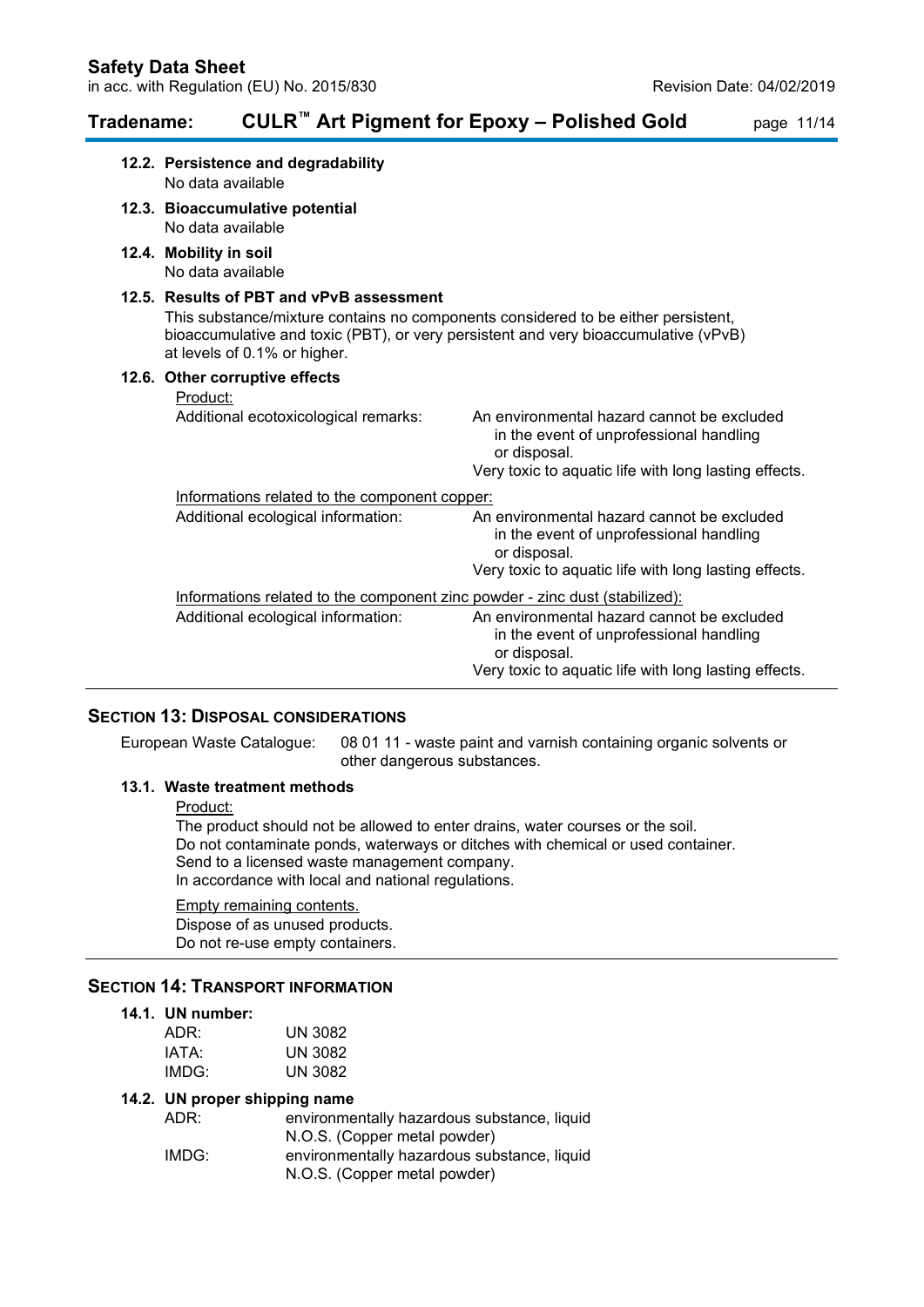| Tradename: |                                                                                                                                                                          |                                | CULR <sup>™</sup> Art Pigment for Epoxy - Polished Gold                                                                                                                                   | page 12/14 |  |
|------------|--------------------------------------------------------------------------------------------------------------------------------------------------------------------------|--------------------------------|-------------------------------------------------------------------------------------------------------------------------------------------------------------------------------------------|------------|--|
|            | IATA:                                                                                                                                                                    |                                | environmentally hazardous substance, liquid<br>N.O.S. (Copper metal powder)                                                                                                               |            |  |
| 14.3       | <b>Transport hazard class</b><br>ADR:<br>9<br>IMDG:<br>9<br>IATA:<br>9                                                                                                   |                                |                                                                                                                                                                                           |            |  |
|            | 14.4 Packing group<br><b>ADR</b><br>Packaging group:<br><b>Classification Code:</b><br>Hazard identification No:<br>Labels:                                              | Ш<br>M <sub>6</sub><br>90<br>9 |                                                                                                                                                                                           |            |  |
|            | <b>IMDG</b><br>Packaging group:<br>Labels:<br>EmS Number:                                                                                                                | Ш<br>9                         | F-A, S-F                                                                                                                                                                                  |            |  |
|            | <b>IATA</b><br>Packing instruction<br>(cargo aircraft):<br>Packing instruction (LQ):<br>(passenger aircraft)<br>Packing instruction (LQ):<br>Packaging group:<br>Labels: | 964<br>III                     | Y964<br>Y964<br>Miscellaneous Dangerous Goods                                                                                                                                             |            |  |
| 14.5       | <b>Environmental hazards</b><br><u>ADR:</u><br>Environmentally hazards:<br>IMD <sub>G</sub> :<br>Marine pollutant:                                                       | yes<br>yes                     |                                                                                                                                                                                           |            |  |
|            | <b>IATA</b> (Passenger):<br>Environmentally hazards:<br>IATA (Cargo):<br>Environmentally hazards:                                                                        | yes<br>yes                     |                                                                                                                                                                                           |            |  |
|            | 14.6. Special precautions for users<br>applied.                                                                                                                          |                                | For single packagings $\leq$ 5L / 5 kg, or combination packagings containing inner packagings<br>≤ 5L / 5 kg net per inner packaging, SV375 ADR, 2.10.2.7 IMDG-Code, A197 IATA-DGR may be |            |  |
|            | Not applicable for product as supplied.                                                                                                                                  |                                | 14.7. Transport in bulk according to Annex II of MARPOL 73/78 and the IBC Code                                                                                                            |            |  |

### **SECTION 15: LEGISLATIVE PROVISIONS**

**15.1. Safety, health and environmental regulations/legislation specific for the substance or mixture** REACH - Candidate List of Substances of

Very High Concern for Authorisation (Article 59).: Not applicable

### **15.2. Chemical safety assessment**

This information is not available.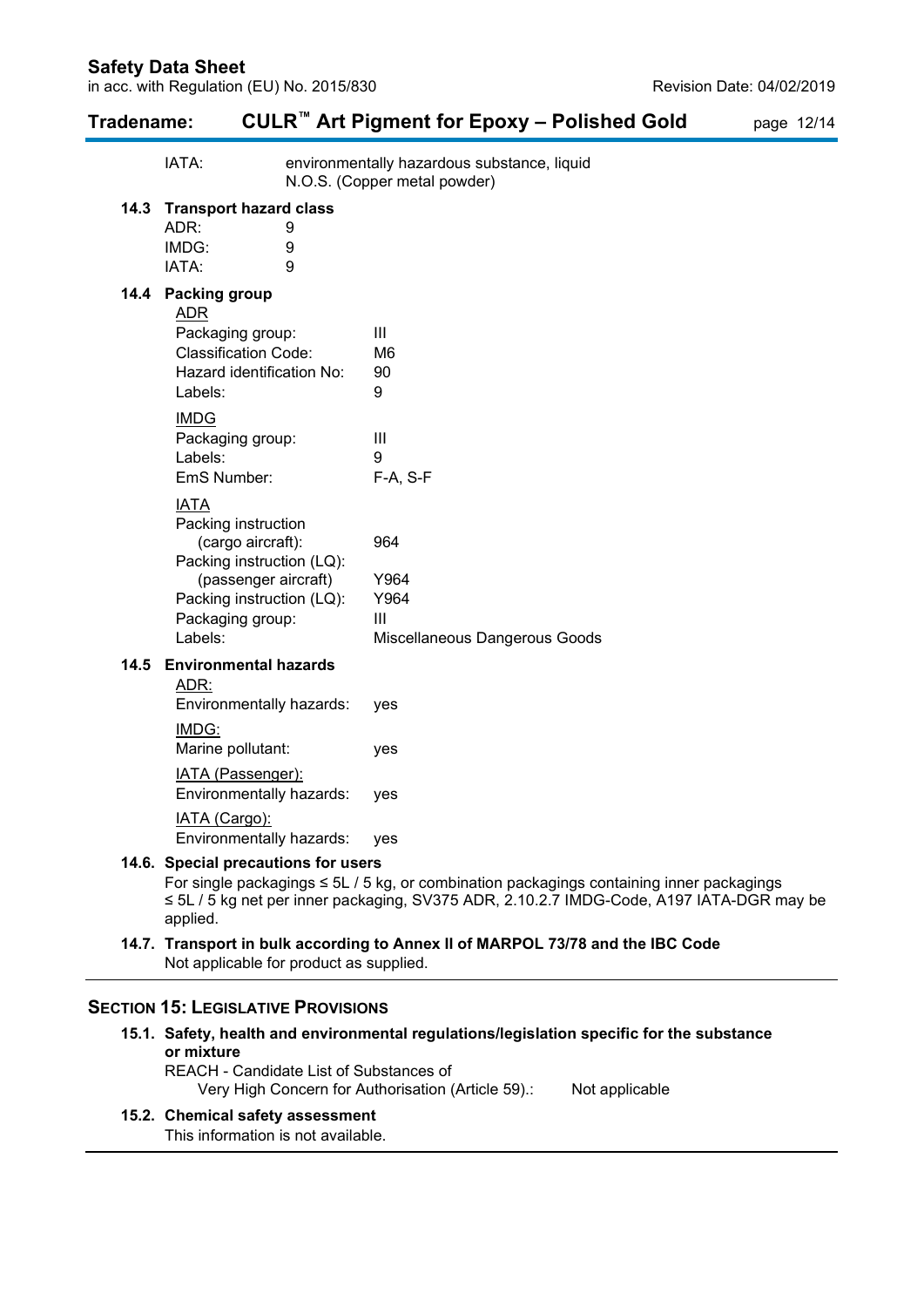# **Tradename: CULR™ Art Pigment for Epoxy – Polished Gold** page 13/14

### **SECTION 16: OTHER INFORMATION**

Observe national and local legal requirements

### **List of the text of the hazard statements mentioned section 3 (H-phrases) :**

| Harmful if swallowed.                                 |
|-------------------------------------------------------|
| Causes skin irritation.                               |
| Causes serious eye irritation.                        |
| Very toxic to aquatic life.                           |
| Very toxic to aquatic life with long lasting effects. |
|                                                       |

### **Change compared to the previous version:**

Change in the composition

#### **Legend**

| <b>ADN</b>       | European Agreement concerning the International Carriage of<br>Dangerous Goods by Inland Waterways |
|------------------|----------------------------------------------------------------------------------------------------|
| ADR              | European Agreement concerning the International Carriage of<br>Dangerous Goods by Road             |
| <b>AICS</b>      | Australian Inventory of Chemical Substances                                                        |
| ASTM             | American Society for the Testing of Materials                                                      |
| bw               | Body weight                                                                                        |
| <b>CLP</b>       | <b>Classification Labelling Packaging Regulation</b>                                               |
|                  | Regulation (EC) No 1272/2008                                                                       |
| <b>CMR</b>       | Carcinogen, Mutagen or Reproductive Toxicant                                                       |
| <b>DIN</b>       | Standard of the German Institute for Standardisation                                               |
|                  |                                                                                                    |
| <b>DMEL</b>      | Derived Minimal Effect Level (genotoxic substances)                                                |
| <b>DNEL</b>      | Derived No Effect Level                                                                            |
| <b>DSL</b>       | Domestic Substances List (Canada)                                                                  |
| <b>ECHA</b>      | <b>European Chemicals Agency</b>                                                                   |
| EC-Number        | <b>European Community number</b>                                                                   |
| ECx              | Concentration associated with x% response                                                          |
| ELx              | Loading rate associated with x% response                                                           |
| EmS              | <b>Emergency Schedule</b>                                                                          |
| <b>ENCS</b>      | Existing and New Chemical Substances (Japan)                                                       |
| ErCx             | Concentration associated with x% growth rate response                                              |
| GHS              | <b>Globally Harmonized System</b>                                                                  |
| <b>GLP</b>       | <b>Good Laboratory Practice</b>                                                                    |
| <b>IARC</b>      | International Agency for Research on Cancer                                                        |
| <b>IATA</b>      | International Air Transport Association                                                            |
| <b>IBC</b>       | International Code for the Construction and Equipment of Ships                                     |
|                  | carrying Dangerous Chemicals in Bulk                                                               |
| IC <sub>50</sub> | Half maximal inhibitory concentration                                                              |
| <b>ICAO</b>      | International Civil Aviation Organization                                                          |
| <b>IECSC</b>     | Inventory of Existing Chemical Substances in China                                                 |
| <b>IMDG</b>      | International Maritime Dangerous Goods                                                             |
| <b>IMO</b>       | International Maritime Organization                                                                |
| <b>ISHL</b>      | Industrial Safety and Health Law (Japan)                                                           |
| <b>ISO</b>       | International Organisation for Standardization                                                     |
| KECI             | Korea Existing Chemicals Inventory                                                                 |
| LC50             | Lethal Concentration to 50 % of a test population                                                  |
| LD50             | Lethal Dose to 50% of a test population (Median Lethal Dose)                                       |
| MARPOL           | International Convention for the Prevention of Pollution from Ships                                |
| n.o.s.           | Not Otherwise Specified                                                                            |
| NO(A)EC          | No Observed (Adverse) Effect Concentration                                                         |
| NO(A)EL          | No Observed (Adverse) Effect Level                                                                 |
| <b>NOELR</b>     | No Observable Effect Loading Rate                                                                  |
| <b>NZIoC</b>     | New Zealand Inventory of Chemicals                                                                 |
| OECD             | Organization for Economic Co-operation and Development                                             |
| <b>OPPTS</b>     |                                                                                                    |
|                  | Office of Chemical Safety and Pollution Prevention                                                 |